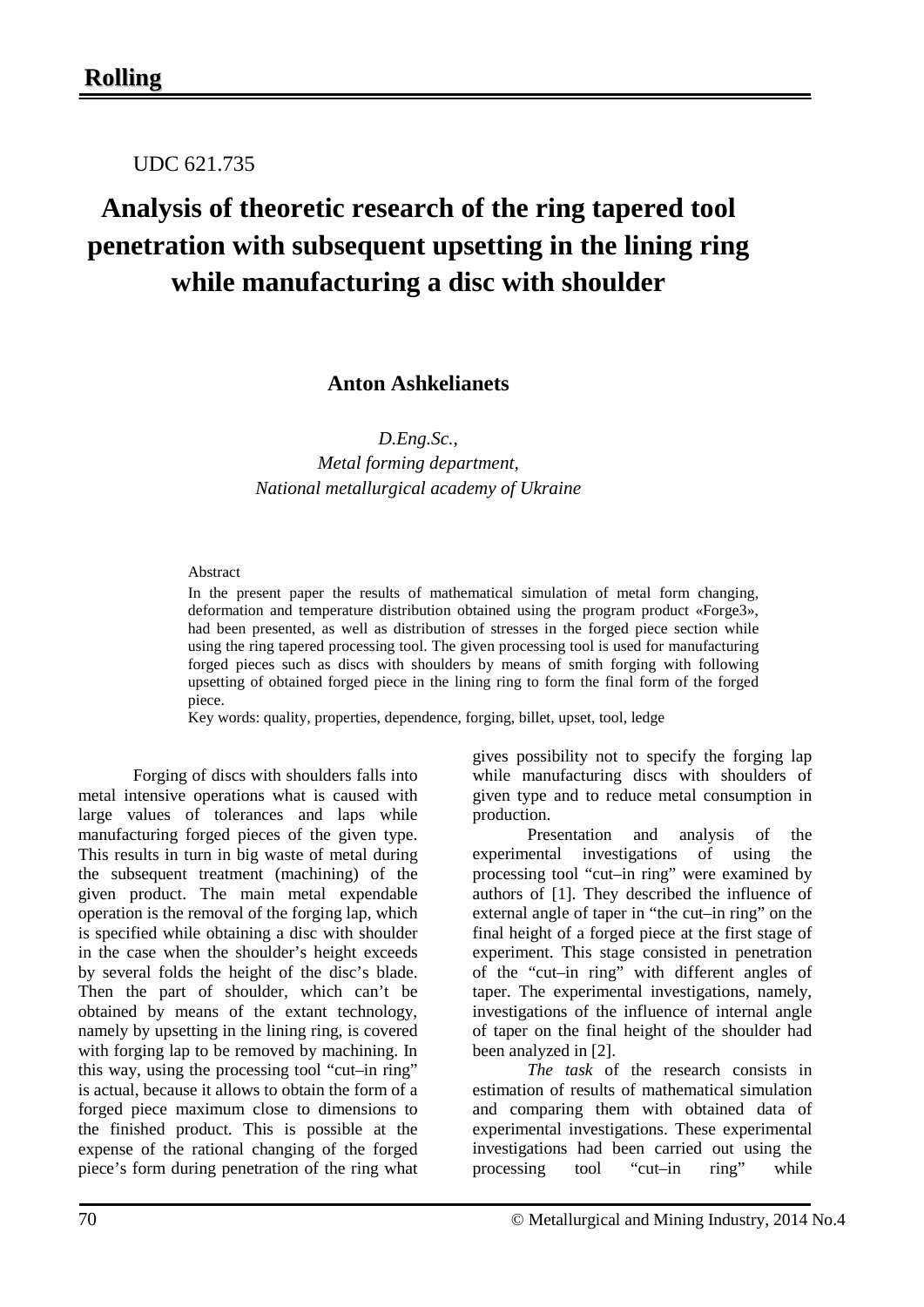manufacturing discs with shoulder of the height, which exceeds in several folds the height of the disc's blade, without specifying the forging lap.

*The aim* of the work consists in comparing the results of experimental and theoretic research on the base of metal form changing in the course of penetration of processing tool "cut–in ring" into cylindrical forged piece with subsequent upsetting of the latter in the lining ring. As a result of

mathematical simulation a number of data was obtained, such as temperature, degree of deformation and stresses in the cross section of a sample after each stage of technology proposed for manufacturing the given discs type.

Transitions of the proposed practice of manufacturing discs with shoulder while using the processing tool "cut–in ring" are presented in the Fig.1.



Figure1. Transitions of the new technology of manufacturing discs with shoulders [3] a) the first stage (penetration of the "cut–in ring); b) the second stage (upsetting in the lining ring)

The program of computer simulation "Forge – 3" of the company "Transvalor" (France) had been chosen for the further theoretic research of the metal form changing. Investigations had been carried out jointly with the colleagues from the Chęnstochowa Polytechnical University in the frame of the Contract about collaboration with NMetAU.

Description of the model for the process of metal form changing while simulating the set problem: in description Amonton friction law was used; the theory of plastic flow in the incompressible media by Saint–Venan – Levis – Misses was adopted; the problem is considered to be 3D (three dimensional).

The condition of stationarity for the functional of the mixed variation principle was used to obtain the solution in the program "Forge 3":

$$
J = \frac{1}{2} \int\limits_V \sigma_S \dot{\varepsilon}_j \, dV + \int\limits_V \sigma \dot{\varepsilon}_0 \, dV - \int\limits_F \sigma_{\tau} u_{\tau} \, dF,
$$

where  $\sigma_s(\varepsilon_i, \varepsilon_j, t)$  is the dependence of the yield stress  $\sigma_{\overline{s}}$  on the intensity of the strain rate  $\varepsilon_{\overline{s}}$ , intensity of deformation  $\varepsilon_{ij}$  and temperature *t*; *V* − metal volume;  $\sigma_{\pi}$  and  $u_{\pi}$ - friction stresses and rate of metal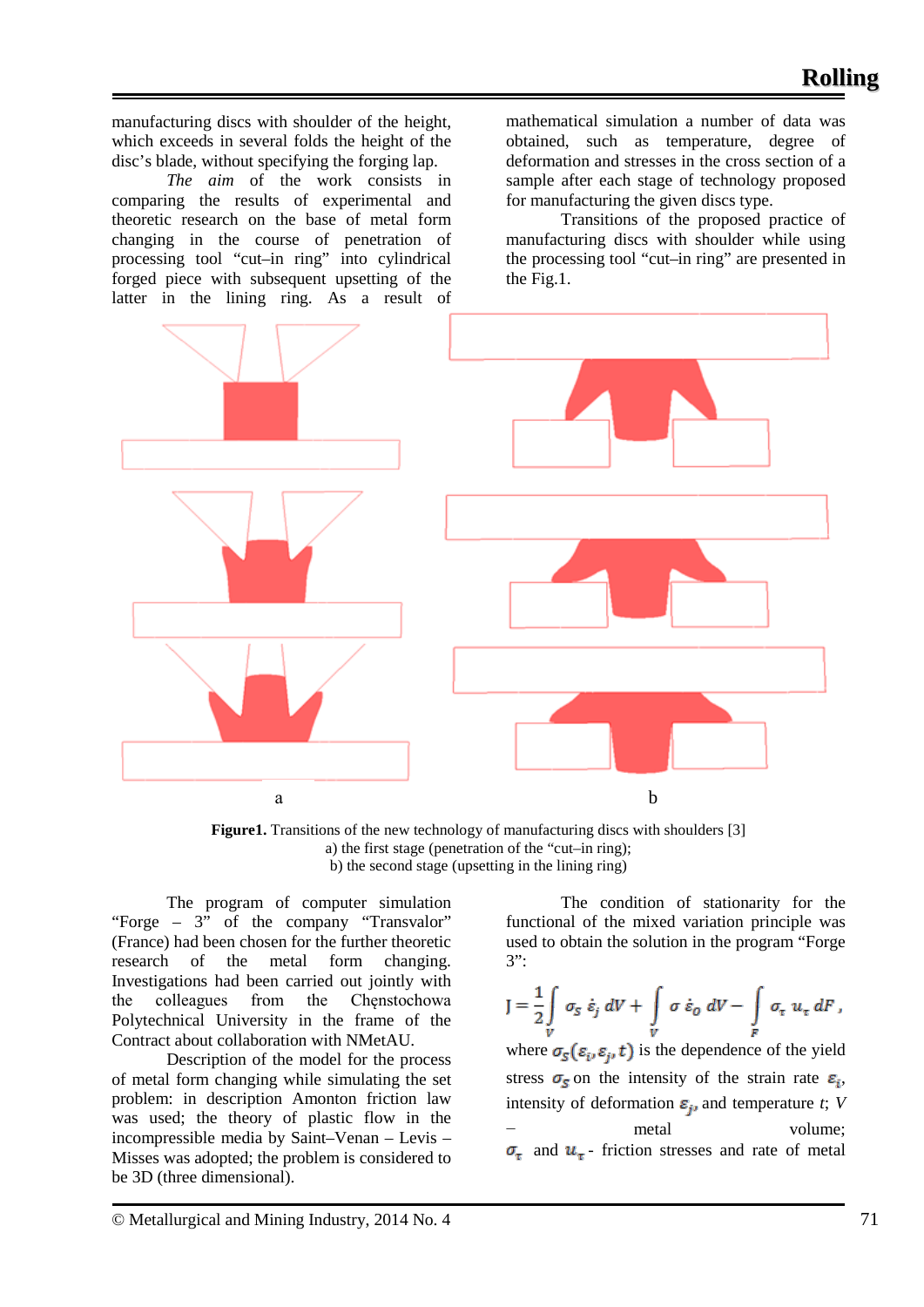## **Rolling**

sliding along the tool; F surface of the metal contact with tool.

Dependence  $\sigma_{\rm s}(\varepsilon_i, \varepsilon_i, t)$  is chosen for specific materials from the literary data or according to results of the plastometric tests.

The program uses the finite elements in<br>
orm of tetrahedrons with linear the form of tetrahedrons with linear approximation of the average stress and piece– linear speed approximation (according to the



**Figure2.** The mathematical simulation of the "cut–in ring" penetration

The schema presented in the Fig.2 agrees with №9 of the complete factor experiment [2]. The "cut–in ring" used in the experiments had the following geometric form:  $αin – 6°$  ( $αBH. o –$ 6 о); αext – 45˚(αнар., о - 45 о); dopn – 25mm (dотв. - 25мм); h pen (hвнедр) –  $2/3$  of the die forging height.

Steel grades were chosen proceeding from condition of rheologic similarity, as in the course of experimental investigations they used lead of the grade S1. The reason is that the form changing of this material at the plastic deformation agrees with form changing of the steel St45 at the hot plastic deformation [5].

angle nodes of the element and the node in its

initial data: the heating temperature of the die forging: T=1200ºC; the temperature of tool: T=50 $^{\circ}$ C; dimensions of the die forging: D<sub>f</sub>  $=400$ mm; H $=400$  mm; the speed of the tool lowering: V=60mm/s; the grade of the working

The following indices were chosen as

center of gravity [4].

piece steel is St45.



**Figure 3.** The comparison of geometry of samples obtained after the first stage a – the appearance of a sample obtained by the way of mathematical simulation; b – the appearance of a sample obtained by the way of experiment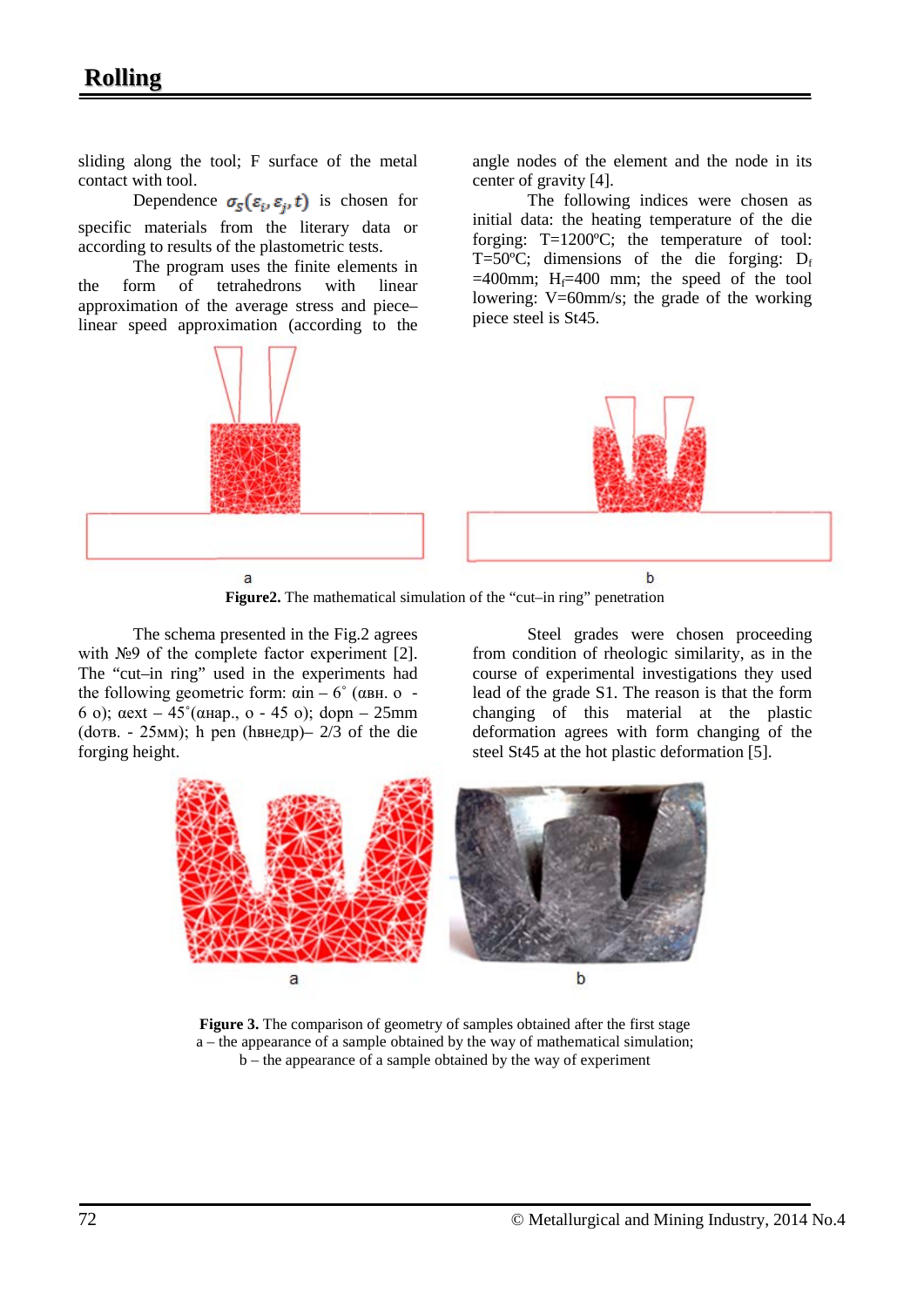

**Figure 4**. Results of mathematical simulation of the "cut–in ring" penetration a – distribution of temperature; b – distribution of deformation; c – distribution of stresses

While analyzing Fig.3 one can state viewing the identity of geometric parameters in cross sections of samples obtained as a result of mathematical simulation and samples obtained by the way of experiment. In turn, this confirms the validity of the choice of boundary conditions in the course of simulation as well as the fit of software to be used.

Results of mathematical simulation for the first stage of technology during penetration of the "cut–in ring" are presented in the Fig.4. These results allow assessing schemas of temperature and deformation distribution in cross section of a sample.



**Figure 5.** Mathematical simulation of upsetting the obtained sample in the lining ring.

While simulating the second stage, which is presented in the Fig.5, they introduced the boundary conditions only for the tool; these are: tool's temperature, coefficient of friction and conditions of the heat exchange between die forging and tool. As to the die forging, all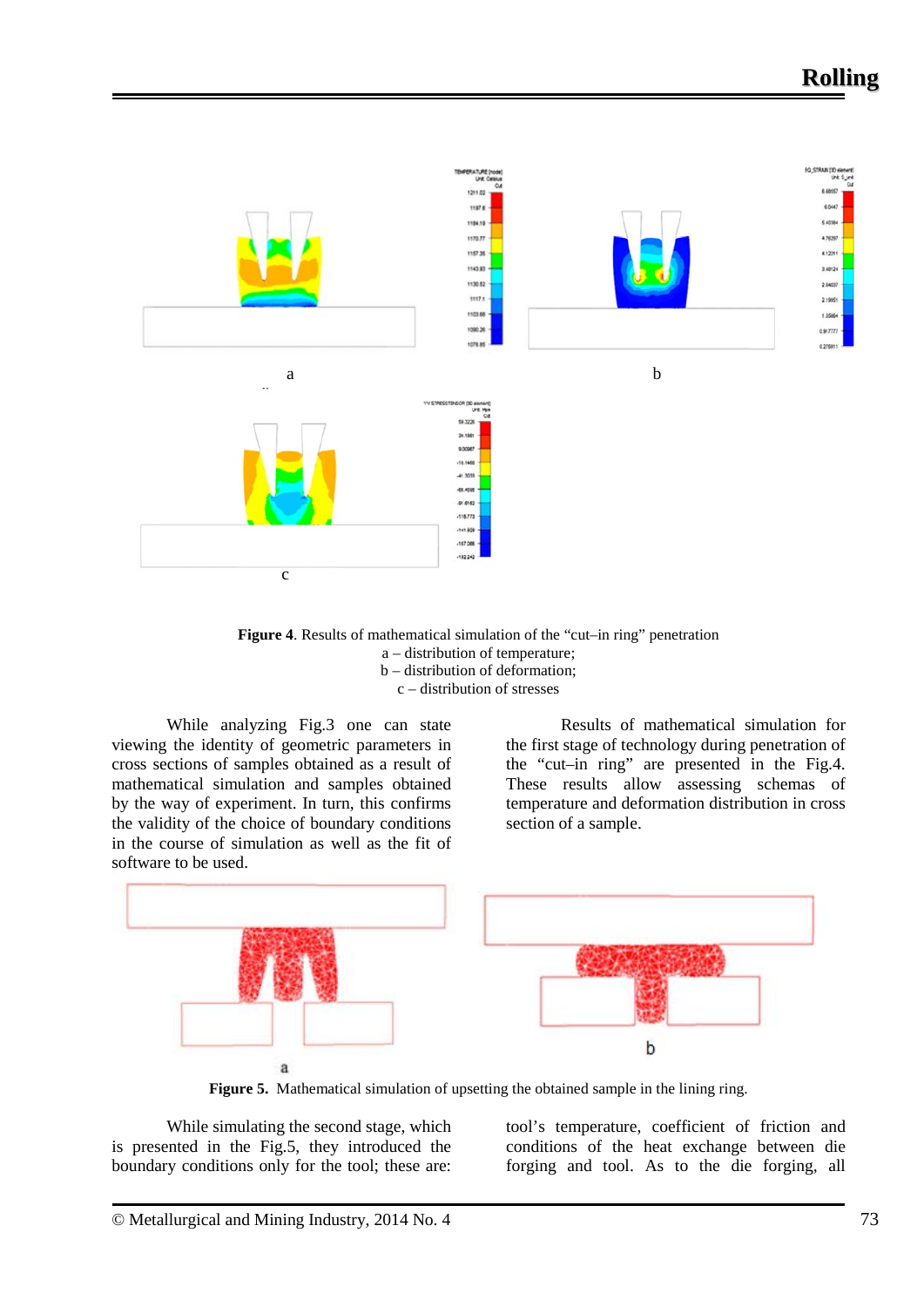characteristics of the latter had been carried over after the first stage by means of the function of grid import. While using this function the die forging is carried over with all the changes appeared in consequence of the first simulation; these are: the carry of the grid, values of the temperature, deformation stresses, and so on.



**Figure 6.** Comparison of geometry of samples obtained after the second stage a – appearance of a sample obtained by the way of mathematical simulation; b – a sample obtained by the way of experiment

Analyzing Fig.6, it is possible to note that the resemblance between cross sections of obtained samples is also viewed in the course of mathematical simulation of the second stage of technology to be used. In turn, this also confirms the validity of the choice of boundary conditions while carrying out the simulation.

Results of the mathematical simulation of the second stage of technology are presented in the Fig.7. The second stage consists in upsetting an obtained die forging in the lining ring. Presented data allow also assessing the distribution of temperature and deformation in the cross section of a sample.



 **Figure7.** Results of mathematical simulation of upsetting in the lining ring:

- a distribution of temperature;
	- b distribution of deformation;
		- c distribution of stresses